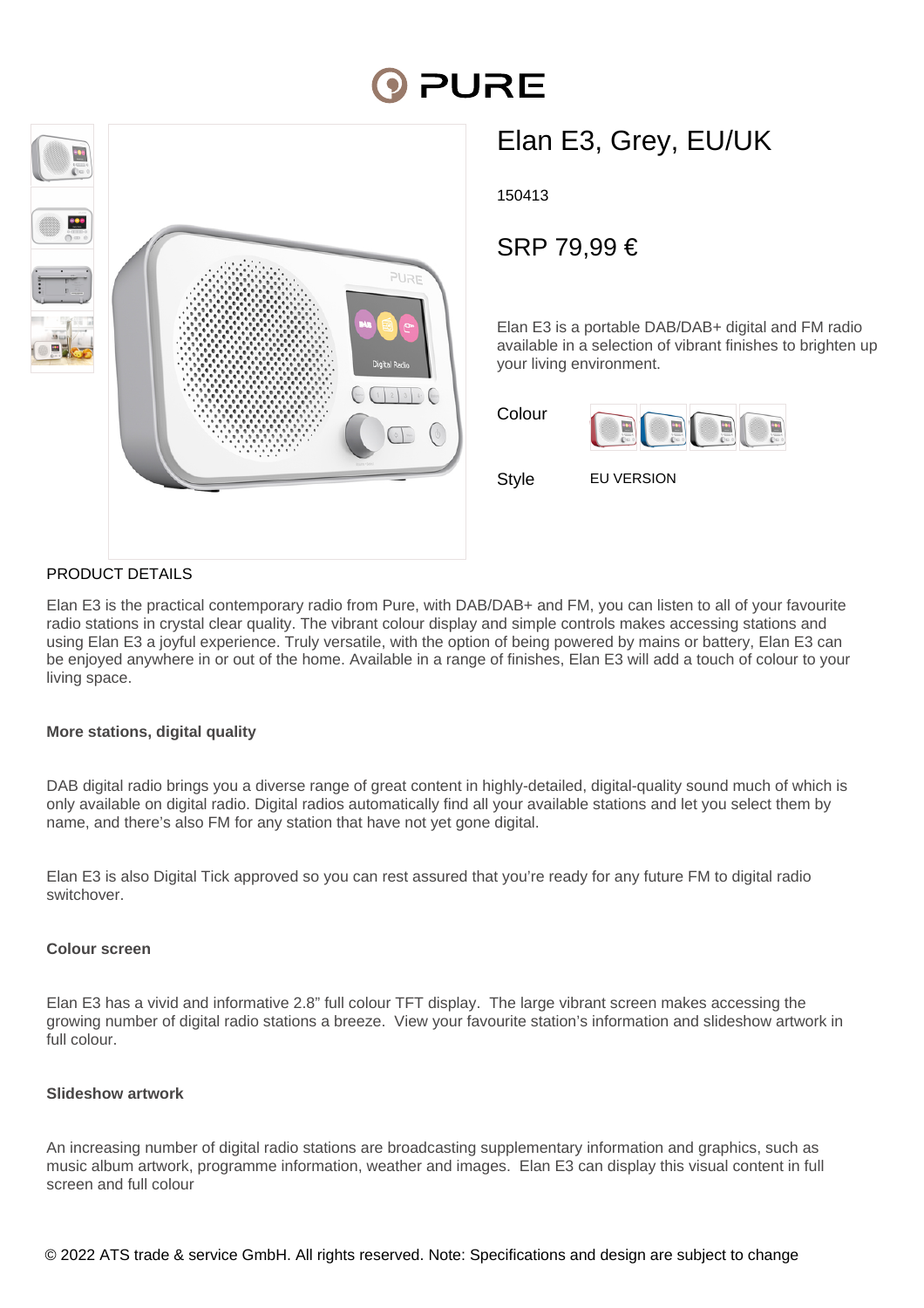#### **Simple to use**

Practical button layout and large vibrant display makes operating Elan E3 a pleasurable experience. Browsing menus, selecting stations and adjusting settings is simple and intuitive.

#### **Great sound**

Elan E3 produces surprising audio performance from a compact form factor.

Elan E3 uses a bespoke 3" full range speaker powered by a digital amplifier to ensure it plays louder and clearer. With six equalisation settings, you can quickly adjust the tone and make all genres of music sound amazing. Elan E3's bass, treble and loudness can be adjusted to fulfil personal listening requirements.

#### **Versatile and portable**

Elan E3's compact form factor allows it to be placed anywhere and in the most space limited of environments. Powered by mains or 4 x AA batteries, Elan E3 can be used around the home or out and about.

#### **Packed full of features**

**Specs**

Elan E3 delivers more than just great sounding radio. A digital clock with two alarms means that you will never be late, and a kitchen timer to support your cooking activities!

Connect your mobile phone or tablet to the audio input and use Elan E3 as speaker for your favourite music, Elan E3 includes a headphone output for personal listening.

#### **Designed and engineered in the UK**

Like all our products, Elan E3 was designed and engineered in the UK by our expert engineering teams, ensuring great sound and impressive build quality.

| opecs                        |                 |
|------------------------------|-----------------|
| <b>Product Attributes</b>    |                 |
| EAN:                         | 0759454829476   |
| Manufacturer number:         | VL-62947        |
| Product weight:              | 0.732 kilograms |
| <b>Energy Management</b>     |                 |
| Input voltage:               | 100-240         |
| Output voltage:              | 6               |
| Output current:              | 500             |
| <b>Dimensions and Weight</b> |                 |